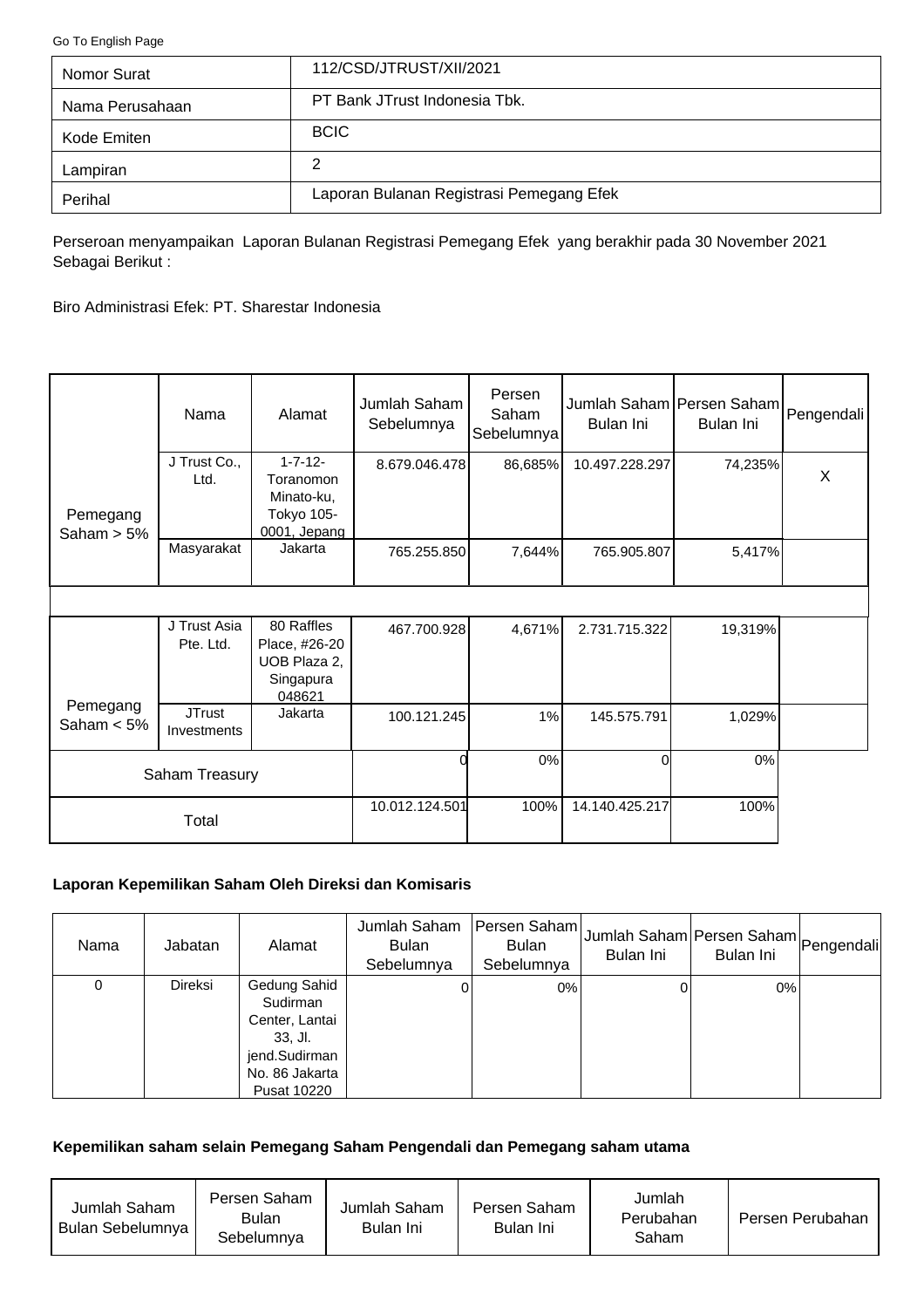| 1.333.078.023 | 13,315% | 3.643.196.920 | 25,764% | 12,449% |
|---------------|---------|---------------|---------|---------|
|               |         |               |         |         |

### **Jumlah Pemegang Saham**

| Bulan Sebelumnya | <b>Bulan Sekarang</b> | Perubahan |  |
|------------------|-----------------------|-----------|--|
| 4.211            | 7.032 <sub>1</sub>    | 2.821     |  |

### **Informasi Lain**

1.Penerima manfaat akhir dari Perseroan adalah : Nobuyoshi Fujisawa

2.Pemegang saham Pengendali dari PT Bank JTrust Indonesia Tbk : J Trust Co., Ltd. Alamat: Toranomon First Garden, 1-7-12 Toranomon, Minato-ku, Tokyo 105-0001 Dengan kepemilikan saham di PT Bank JTrust Indonesia Tbk sebanyak 74,235%

Demikian untuk diketahui.

Hormat Kami,

**PT Bank JTrust Indonesia Tbk.**

Pey Fang Ong

Corporate Secretary

PT Bank JTrust Indonesia Tbk.

Gedung Sahid Sudirman Center, Lantai 33, Jl. jend.Sudirman No. 86 Jakarta Pusat

Telepon : 021 2926 1111 , Fax : 021 2926 1492 , www.jtrustbank.co.id

| Tanggal dan Jam | 06-12-2021 18:11                                                                   |
|-----------------|------------------------------------------------------------------------------------|
| Lampiran        | 1. Struktur dan komposisi permodalan BCIC_30112021.pdf<br>2. Diatas 5 persen_1.pdf |

Dokumen ini merupakan dokumen resmi PT Bank JTrust Indonesia Tbk. yang tidak memerlukan tanda tangan karena dihasilkan secara elektronik oleh sistem pelaporan elektronik. PT Bank JTrust Indonesia Tbk. bertanggung jawab penuh atas informasi yang tertera didalam dokumen ini.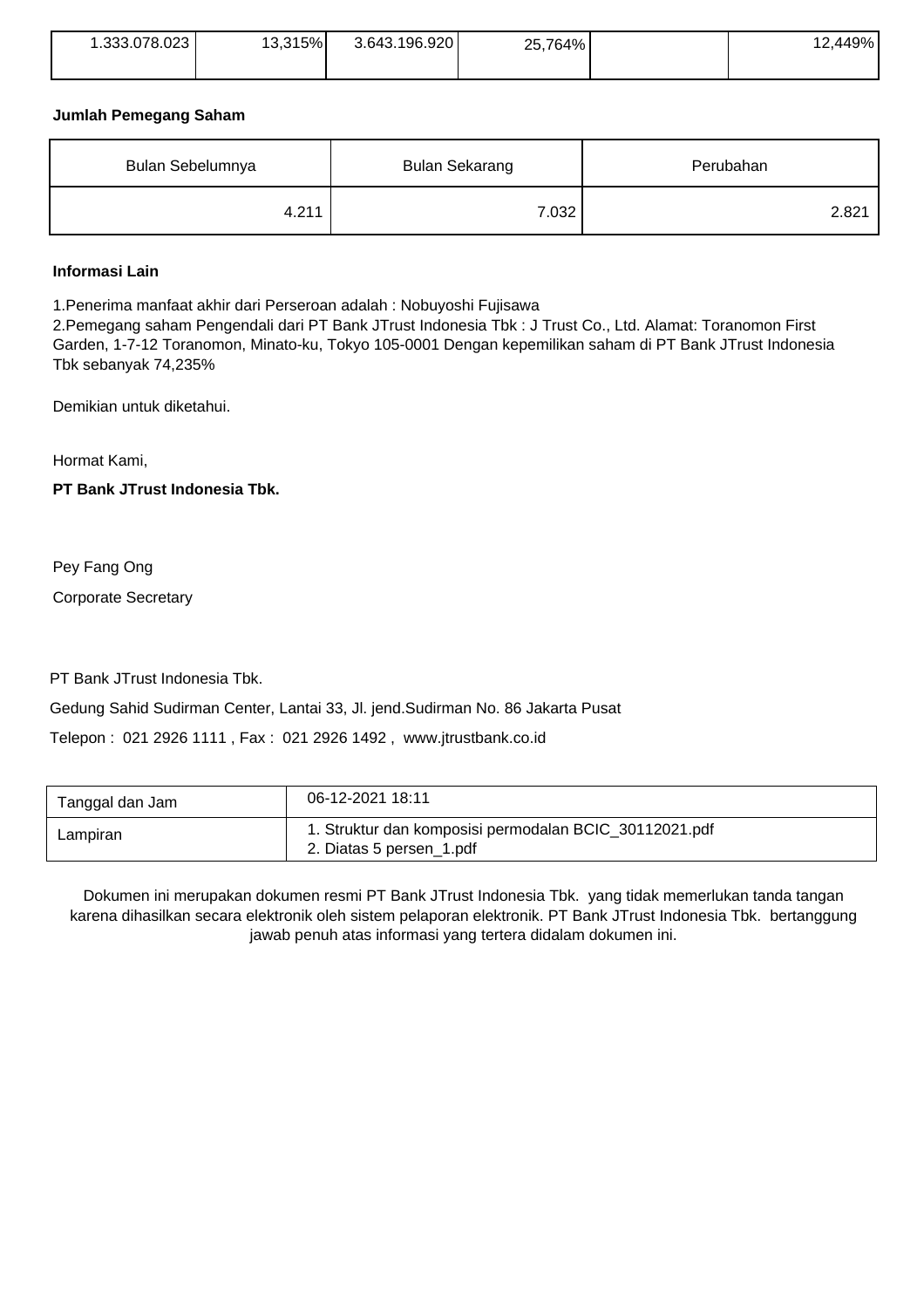<span id="page-2-0"></span>[Go To Indonesian Page](#page-0-0)

| Letter / Announcement No. | 112/CSD/JTRUST/XII/2021                           |
|---------------------------|---------------------------------------------------|
| <b>Issuer Name</b>        | PT Bank JTrust Indonesia Tbk.                     |
| <b>Issuer Code</b>        | <b>BCIC</b>                                       |
| Attachment                | 2                                                 |
| Subject                   | Monthly Report of Securities Holders Registration |

The Company hereby announce Monthly Report of Securities Holders Registration which ends in 30 November 2021 as follows:

Security Administration Bureau: PT. Sharestar Indonesia

|                      | Name                         | Address                                                                 | Number of Shares<br>in Previous Month Previous Month | Percent of<br>Shares in | Number of Shares in<br><b>Current Month</b> | Percent of<br>Shares in<br>Current Month | Controlle |
|----------------------|------------------------------|-------------------------------------------------------------------------|------------------------------------------------------|-------------------------|---------------------------------------------|------------------------------------------|-----------|
| Share<br>Ownership > | J Trust Co.,<br>Ltd.         | $1 - 7 - 12 -$<br>Toranomon<br>Minato-ku,<br>Tokyo 105-<br>0001, Jepang | 8,679,046,478                                        | 86.685%                 | 10,497,228,297                              | 74.235%                                  | $\times$  |
| 5%                   | Masyarakat                   | Jakarta                                                                 | 765,255,850                                          | 7.644%                  | 765,905,807                                 | 5.417%                                   |           |
|                      |                              |                                                                         |                                                      |                         |                                             |                                          |           |
| Share                | J Trust Asia<br>Pte. Ltd.    | 80 Raffles<br>Place, #26-20<br>UOB Plaza 2,<br>Singapura<br>048621      | 467,700,928                                          | 4.671%                  | 2,731,715,322                               | 19.319%                                  |           |
| Ownership <<br>5%    | <b>JTrust</b><br>Investments | Jakarta                                                                 | 100,121,245                                          | 1%                      | 145,575,791                                 | 1.029%                                   |           |
|                      | <b>Treasury Stock</b>        |                                                                         | $\Omega$                                             | 0%                      | $\Omega$                                    | 0%                                       |           |
|                      | Total                        |                                                                         | 10,012,124,501                                       | 100%                    | 14,140,425,217                              | 100%                                     |           |

## **Share Owned by Directors and Commissioners**

| Name | <b>Position</b> | Address                                                                                                        | Number of<br>Shares in<br>Previous Month Previous Month | Percent of<br>Shares in | Number of<br>Month | Percent of<br>Shares in Current Shares in Current Controller<br>Month |  |
|------|-----------------|----------------------------------------------------------------------------------------------------------------|---------------------------------------------------------|-------------------------|--------------------|-----------------------------------------------------------------------|--|
| 0    | <b>Director</b> | Gedung Sahid<br>Sudirman<br>Center, Lantai<br>33, Jl.<br>jend.Sudirman<br>No. 86 Jakarta<br><b>Pusat 10220</b> |                                                         | 0%                      |                    | 0%                                                                    |  |

## **Share Ownership Aside From Controller and Main Shareholder**

| Number of Shares   Percent of Shares  Number of Shares   Percent of Shares  <br>in Previous Month  in Previous Month  in Current Month   in Current Month |  | Number of Change | Percent of Change |
|-----------------------------------------------------------------------------------------------------------------------------------------------------------|--|------------------|-------------------|
|                                                                                                                                                           |  |                  |                   |